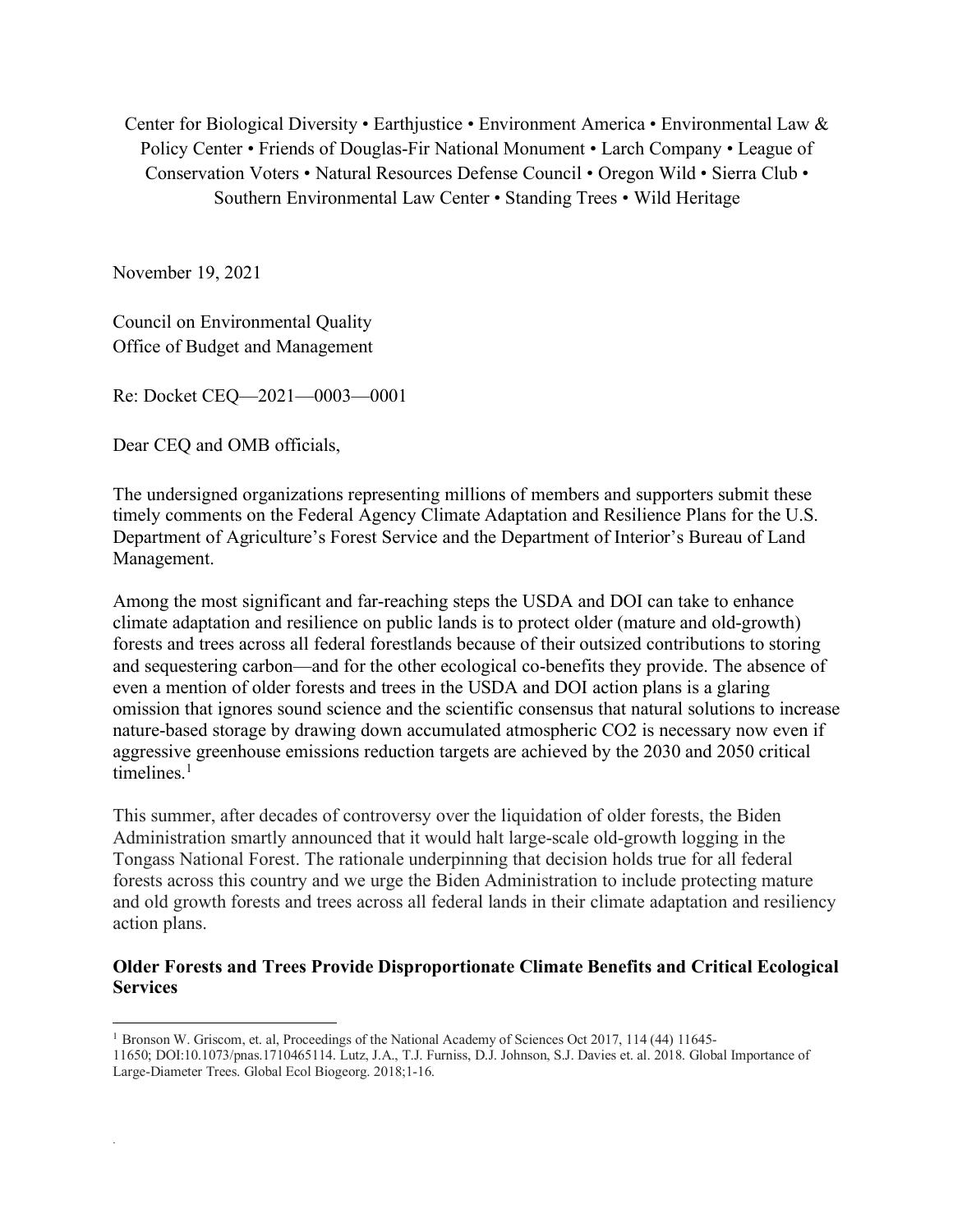Protecting existing carbon stocks concentrated in mature and old-growth forests and trees is a highly and immediately effective, low- or zero-cost approach to removing carbon dioxide from the atmosphere, which would help the Biden Administration meet its climate and biodiversity protection goals set forth in Executive Order 14008. Indeed, the Biden Administration has already directed federal agencies to increase forest protection over the coming decade in its "Nationally Determined Contribution" submitted to the United Nations Framework Convention on Climate Change.2 And earlier this month at COP26 in Glasgow, President Biden stated "Conserving our forests... is an indispensable piece of keeping our climate goals within reach."

Older forests and trees are carbon and biodiversity powerhouses, contrary to the unsupported assertion in the recently released *Long-Term Strategy of the United States*. <sup>3</sup> They store massive amounts of carbon while living. Importantly, the rate of carbon accumulation will continue to increase as a tree gets older and larger<sup>4</sup> and remains robust for extended periods of time at the stand level, even as individual trees begin to die. 5

And, once individual trees die due to old age or a disturbance event, they continue to hold onto (store) their accumulated carbon for long periods of time.<sup>6</sup> Therefore, some of the most significant and durable gains in carbon storage and sequestration over the next few decades can thus come from protecting federal mature and old-growth forests and trees and allowing forests to grow older.<sup>7</sup>

The benefits of protecting older forests do not stop with climate change mitigation—they are also an important adaptation tool. Such forests are essential biodiversity reservoirs—the profound complexity of older forests sets the stage for the abundance of life found in these areas. And with a rapidly changing climate producing more droughts and greater storm events, older forests are

 <sup>2</sup> The United States of America Nationally Determined Contribution Reducing Greenhouse Gases in the United States: A 2030 Emissions Target (Apr. 2021), available at

https://www4.unfccc.int/sites/ndcstaging/PublishedDocuments/United%20States%20of%20America%20First/United%20States%<br>20NDC%20April%2021%202021%20Final.pdf (last viewed Apr. 27, 2021).

<sup>&</sup>lt;sup>3</sup> United States Department of State & United States Executive Office of the President, The Long-Term Strategy of the United States: Pathways to Net-Zero Greenhouse Gas Emissions by 2050 at 46 (2021) ("Substantial forested lands, including large portions of our Western public lands, now have older forests which sequester less CO2 and are more vulnerable to natural disturbances.")

<sup>4</sup> Stephenson, N. Das, A., Condit, R. et al. Rate of tree carbon accumulation increases continuously with tree size, Nature 507, 90- 93, January 15, 2014, Luyssaert, S., et al. 2008. Old-growth forests as global carbon sinks. Nature 455::213-215.

doi.org/10.1038/nature07276. Sillett, Stephen C., Robert van Pelt, George W. Koch, Anthony R Ambrose, Allyson L. Carroll, Marie E. Antoine and Brett M. Mifsud. "Increasing wood production through old age in tall trees." *Forest Ecology and* 

<sup>&</sup>lt;sup>5</sup> He, et al., Relationships between Net Primary Productivity and Forest Stand Age in U.S. Forests 26 Global Biogeochemical Cycles 3009 (2012); Law, Beverly E., Osbert Jianxin Sun, John L. Campbell, Steve Van Tuyl and Peter E. Thornton. "Changes in carbon storage and fluxes in a chronosequence of ponderosa pine." *Global Change Biology* 9 (2003): 510-524.

https://doi.org/10.1046/j.1365-2486.2003.00624.x; Keeton, William S., Andrew A. Whitman, Gregory C. McGee and Christine L Goodale. "Late-Successional Biomass Development in Northern Hardwood-Conifer Forests of the Northeastern United States." *Forest Science 57* (2011): 489-505. https://doi.org/10.1093/forestscience/57.6.489.<br><sup>6</sup> Stenzel, Jeffrey E., Kristina J. Bartowitz, Melannie D. Hartman, James A. Lutz, Crystal A. Kolden, Alistair M. S. Smith,

Beverly E. Law, et al. "Fixing a snag in carbon emissions estimates from wildfires." Global change biology (2019): n. pag. https://doi.org/10.1111/gcb.14716; Campbell, John L., Joseph B. Fontaine and Daniel C. Donato. "Carbon emissions from decomposition of fire-killed trees following a large wildfire in Oregon, United States." Journal of Geophysical Research 121 (2016): 718-730. https://doi.org/10.1002/2015JG003165.

 $\hat{\phi}$  Moomaw WR, Masino SA and Faison EK (2019) Intact Forests in the United States: Proforestation Mitigates Climate Change and Serves the Greatest Good. Front. For. Glob. Change 2:27. doi: 10.3389/ffgc.2019.00027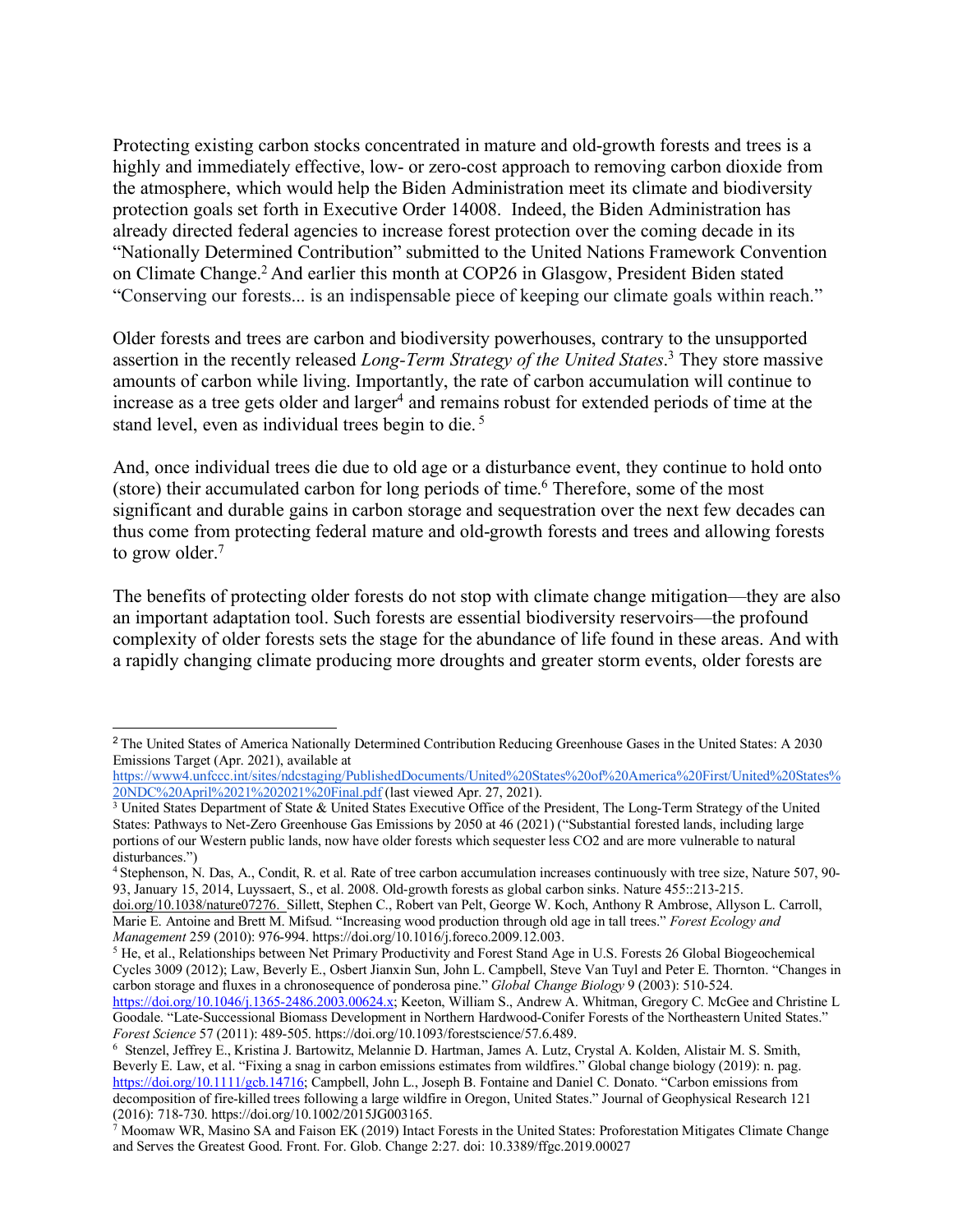associated with clean water production and flood amelioration.8 Further, as trees age and grow wider and taller, their bark thickens, conferring natural resistance to wildfires.<sup>9</sup> Meanwhile, smaller trees re-growing after logging have less resilience to and increase the risk of wildfire. Mature and old growth forests also harbor cultural resources. Protecting them from logging would help address environmental justice.

Old growth delivers carbon and biodiversity benefits in concentrated form. These storehouses have historically been squandered on private and public lands alike and today there simply isn't enough old growth left across all regions of the country to respond to the Administration's climate or biodiversity commitments at the necessary scale. For this reason, restoring the extent of old growth is a tremendous opportunity for the U.S. to respond to the Administration's climate commitments at the necessary scale. While old growth forests must be protected to prevent their loss of carbon stored, mature forests and trees—those poised to continue to store more carbon as they become old growth—must also be protected.

## **The Forest Service and Bureau of Land Management Must Revise Their Approach to Carbon Management**

The Forest Service now recognizes that timber harvest emits carbon. However, their current approach to carbon accounting is that carbon stored in wood products, burning wood for electricity, and re-growing younger forests over long time horizons, offsets emissions lost to logging. This accounting approach allows the Forest Service to log mature and old growth trees as part of restoration, resilience and hazardous fuel reduction projects. Yet, comprehensive carbon accounting and numerous recent scientific publications do not support this narrative.<sup>10</sup> Nationally, carbon losses from timber harvests are five times higher than those from all other disturbances *combined*, including wildfire, and ten times higher than emissions lost to fire and insects alone. $11$ 

That's because logging immediately releases decades of accumulated carbon back into the atmosphere with only a fraction of live-tree carbon stored in wood products long-term.12 The released carbon is irrecoverable on any time scale relevant to avoiding the worst impacts of climate change.13 Even following a high intensity wildfire, the vast majority of the carbon is left on site.14

<sup>12</sup> James E. Smith et al., *Methods for Calculating Forest Ecosystem and Harvested Carbon with Standard Estimates for Forest Types of the United States*, Gen. Tech. Rep. NE-343, Northern Research Station: U.S. Department of Agriculture, Forest Service, https://www.nrs.fs.fed.us/pubs/gtr/ne\_gtr343.pdf. Hudiburg, T.W., et al. 2019. Meeting GHG reduction targets requires accounting for all forest sector emissions. Environ. Res. Letters https://doi.org/10.1088/1748-9326/ab28bb

<sup>13</sup> Allie Goldstein et al., *Protecting irrecoverable carbon in Earth's Ecosystems*, 10 Nature Climate Change (2020), https://forestcarboncoalition.org/wp-content/uploads/2020/04/goldsteinetal2020wSI.pdf.

<sup>14</sup> Stephen Mitchell, Chapter 10 - Carbon Dynamics of Mixed- and High-Severity Wildfires: Pyrogenic CO2 Emissions, Postfire Carbon Balance, and Succession, Editor(s): Dominick A. DellaSala, Chad T. Hanson,

The Ecological Importance of Mixed-Severity Fires, Elsevier, 2015, Pages 290-309, ISBN 9780128027493, https://doi.org/10.1016/B978-0-12-802749-3.00010-4., Beverly E. Law, Tara W. Hudiburg, Logan T. Berner, Jeffrey J. Kent,

<sup>8</sup> Frissell, Christopher A. "Ecological Principles." In *Watershed Restoration: Principles and Practices*, edited by Jack E. Williams, Christopher A. Wood, Michael P. Dombeck, 96-115. Bethesda, MD: American Fisheries Society, 1997.

<sup>9</sup> Agee, James. 1993. *Fire Ecology of Pacific Northwest Forests*. Washington, D.C.: Island Press. 121-24.

<sup>10</sup> Leturq et al, "GHG displacement factors of harvested wood products - the myth of substitution"*,* Scientific Reports (2020), Howard et al. Wood product carbon substitution benefits: a critical view of assumptions. Carbon Balance Management. (2021) 16:9 https://doi.org/10.1186/s13021-021-00171-w, John D Sterman et al, Does replacing coal with wood lower CO<sub>2</sub> emissions? Dynamic lifecycle analysis of wood bioenergy 2018 Environ. Res. Lett. 13 015007

<sup>11</sup> N.L. Harris et al., *Attribution of net carbon change by disturbance type across forest lands of the conterminous United States*, 11 Carbon Balance Mgmt. 24 (2016), https://cbmjournal.biomedcentral.com/articles/10.1186/ s13021-016-0066-5.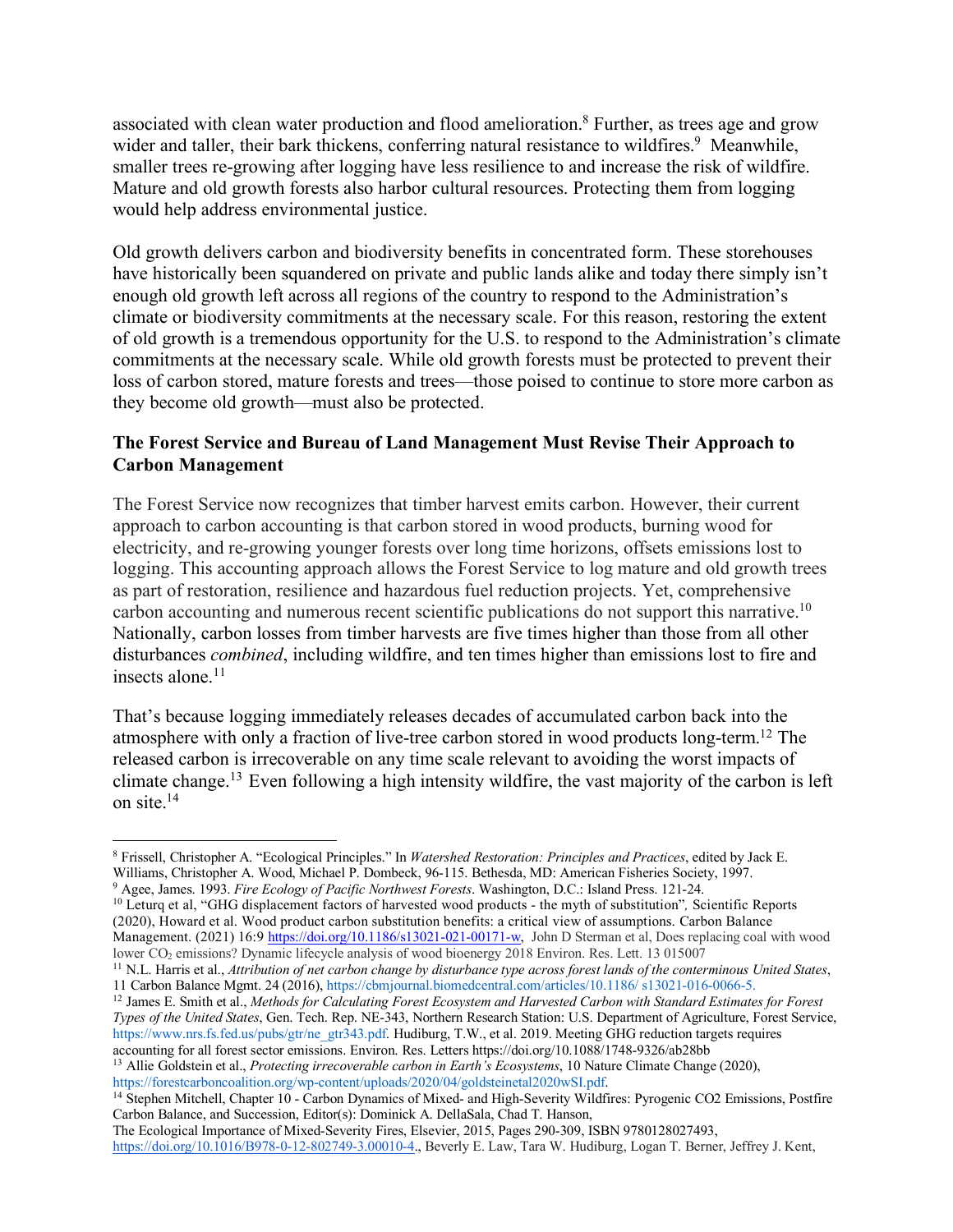Lastly, tree planting following logging, a major plank in the USDA and DOI's climate adaptation and resilience action plans, is not an adequate measure, as it takes about a century to make up the carbon lost in logging old trees.15 And that is time we no longer have.

Furthermore, land management agencies have little control over how timber is processed into wood products or the carbon storage associated with the making of those products. The science overwhelmingly supports storing and sequestering carbon in older forests and trees as a far more effective strategy than logging and manufacturing of associated wood products.<sup>16</sup>

## **The Current Land Management Regimes Leave Vast Swaths of Older Trees and Forests on Federal Forestlands Unprotected**

Congress is poised to approve an unprecedented and massive increase in funds that will be deployed to conduct restoration, primarily through thinning and other forms of logging across  $\sim$ 30 million acres of federal forests throughout the next decade. We are pleased that there is additional funding included for an inventory of older forests and agency action to implement long term protections for older forests. Acting promptly on this is especially important because there are inadequate safeguards in the legislative language for durable protections of older forests and trees from logging and road building. As currently drafted, both bills allow commercial logging that often targets the larger and older trees.

Agency land management plans and practices do not otherwise fill in the gap. For example, restoration or hazardous fuel reduction projects often consist of clearcuts and near-clearcuts involving the felling and removal of older forests and trees. Similarly, "thinning" has no consistent definition and often involves felling and removal of older forests and trees. Protections occasionally afforded in agency land management plans are neither uniform nor enduring. The Pacific Northwest Forest Plan and its system of reserves is the rare exception, and even that plan leaves open to logging over 1 million acres of mature and old growth forests. Further, forest plans developed under the 2012 planning rule have declined to commit to not log existing mature and old growth forests and trees. And areas eligible to be inventoried for inclusion in the National Wilderness Preservation System also have no protections.17

Unfortunately, outside of congressionally protected areas such as wilderness and regulatory protections for Forest Service roadless areas inventoried prior to 2001, there are few protections for older forests on federal lands.

It's well past time to fill this glaring protective gap. USDA and DOI should place a moratorium on logging older forests and trees, and initiate a federal rulemaking to protect these forests and trees from logging and removal.

Polly C.Buotte, Mark E. Harmon, Land use strategies to mitigate climate change in carbon dense temperate forests. Proceedings of the National Academy of Sciences Apr 2018, 115 (14) 3663-3668; DOI:10.1073/pnas.1720064115,

<sup>&</sup>lt;sup>15</sup> Staver, Carla A., 2020. Written Testimony before U.S. House of Representatives Committee on Natural Resources, Hearing on H.R. 5435 (American Public Lands and Waters Climate Solution Act) and H.R. 5859 (Trillion Trees Act)

<sup>&</sup>lt;sup>16</sup> Hudiburg, T.W. et al 2019. Meeting GHG reduction targets requires accounting for all forest sector emissions. Environmental Research Letters. https://iopscience.iop.org/article/10.1088/1748-9326/ab28bb/pdf and Harmon, M.E. 2019. Have product substitution carbon benefits been overestimated? A sensitivity analysis of key assumptions. Environmental. Research. Letters. https://doi.org/10.1088/1748-9326/ab1e95

<sup>&</sup>lt;sup>17</sup> Chapter 70 areas, Forest Service Handbook 1909.12